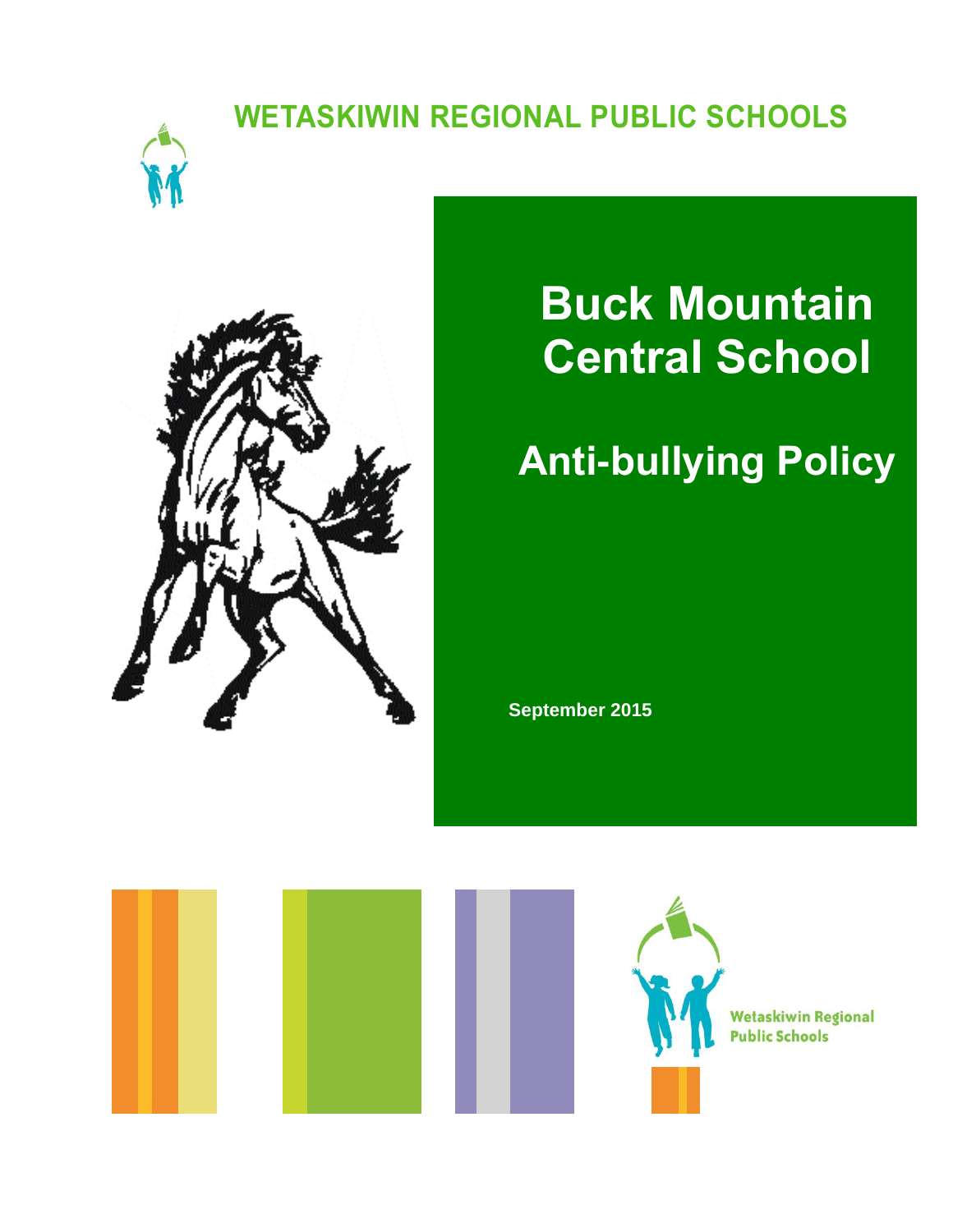#### **Belief Statement**

Buck Mountain Central School community is committed to the elimination of bullying through the positive involvement and ongoing education of students, parents and staff. It is the belief of the Buck Mountain Central School community that students are not inherently bullies but rather that bullying is a learned behavior and the behaviors of the bully, the bullied and the bystanders can be changed.

The Buck Mountain Central School community is committed to the creation of a safe and caring environment for all students which promotes respect for all and to that end, has zero acceptance of bullying behavior. A disciplinary process will be used to address any incidents of bullying behavior while still leaving the dignity of all students intact.

#### **What is Bullying?**

Bullying can be best defined as a behavior that is intended to cause, or should be known to cause people to feel uncomfortable or threatened. Bullying is an action that hurts, frightens, upsets or demeans someone else. It can be committed by a group or a single individual and may involve repeated and systematic harassment and attacks or a single incident of inappropriate conduct designed to harass or intimidate a victim. Bullying can take many forms, none of which are acceptable. The main types of bullying include:

| <b>VERBAL</b>            | <b>PHYSICAL</b>                    | <b>RELATIONAL</b>           | <b>CYBER BULLYING</b>       |
|--------------------------|------------------------------------|-----------------------------|-----------------------------|
| Name<br>calling/putdowns | Hitting                            | Manipulating<br>friendships | Email                       |
| Insults                  | Kicking                            | Gossip/rumors               | Social networking           |
| Racist comments          | Spitting                           | Exclusion                   | Instant messaging           |
| Sexist comments          | Pushing                            | Intimidation                | Text messaging              |
| Teasing/taunting         | Inappropriate<br>gestures/touching | Written notes               | Cell phone<br>communication |
| Threatening/extortion    | Tripping                           |                             | Internet blogs              |
| Harassment               | <b>Stealing</b>                    |                             | Chat rooms                  |

**Signs and symptoms that bullying might be occurring to a student**: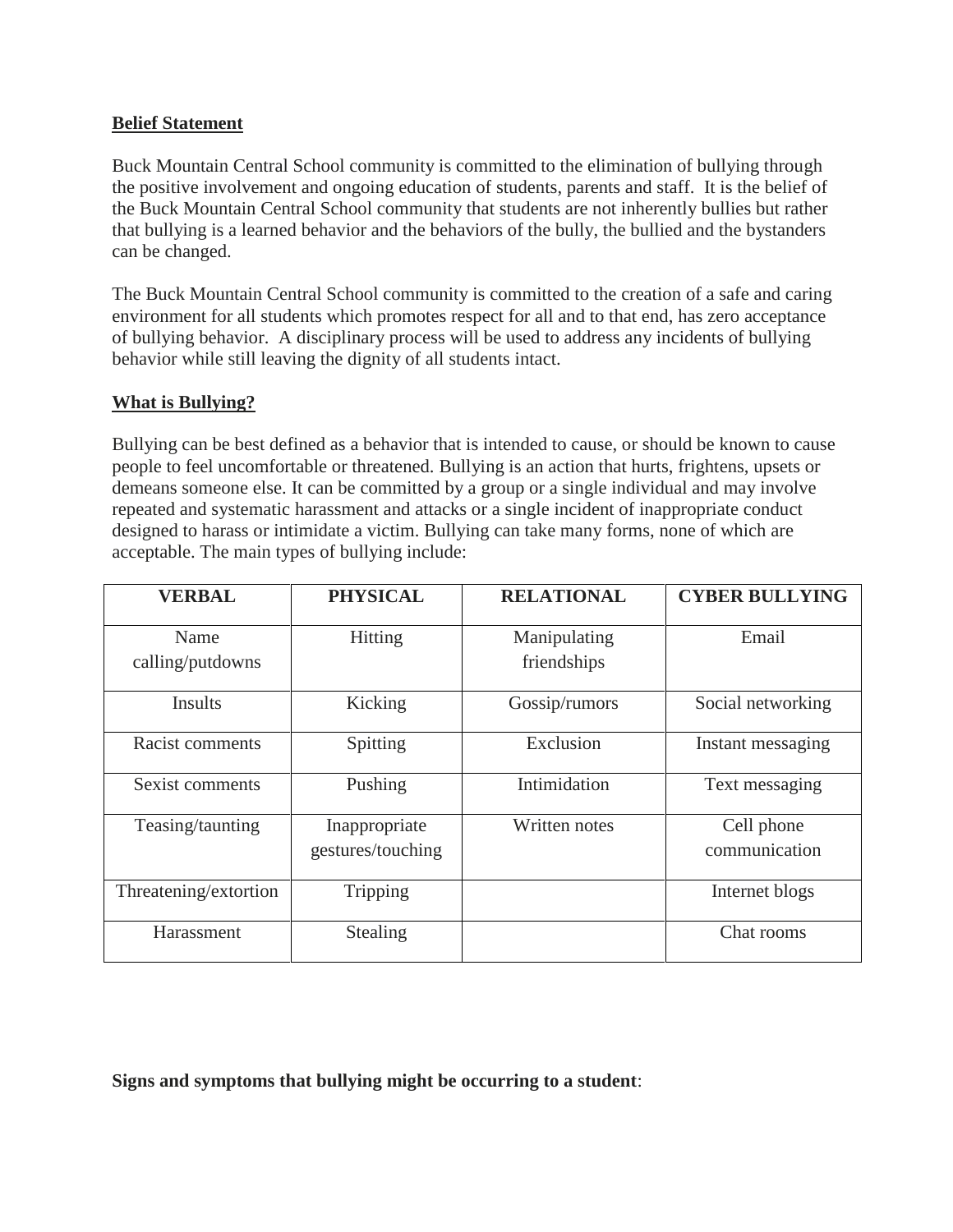- Is frightened when walking to or from school
- Doesn't want to go on the school bus
- Begs to be driven to school
- Changes to his/her usual routine
- Is unwilling to go to school
- Becomes withdrawn, anxious, or lacking in confidence
- Starts stammering
- Attempts or threatens to run away or harm himself or herself
- Cries a lot
- Has nightmares
- Feels ill in the morning
- School work begins to suffer
- Arrives from school with damaged clothes or books
- Has possessions go missing
- Asks for money or steals money to pay bully
- Comes home hungry after lunch is stolen
- Becomes aggressive, disruptive or unreasonable
- Is bullying other children or siblings
- Stops eating
- Is frightened to say what is wrong
- Gives improbable excuses for any of the above

#### **Responsibilities of members of the Buck Mountain School Community**

All members of the school community are encouraged to take advantage of any educational opportunities to become more knowledgeable about bullying and bullying issues.

#### **Responsibilities of students**

Students shall:

 Refrain from, report and not accept bullying or bullying behavior directed toward others in the school, whether or not it occurs within the school building, on the school bus, during the school day, or by electronic means.

#### **Responsibilities of Staff - including adult volunteers**

Staff and adult volunteers shall:

• Provide a safe and secure environment for all students free from bullying.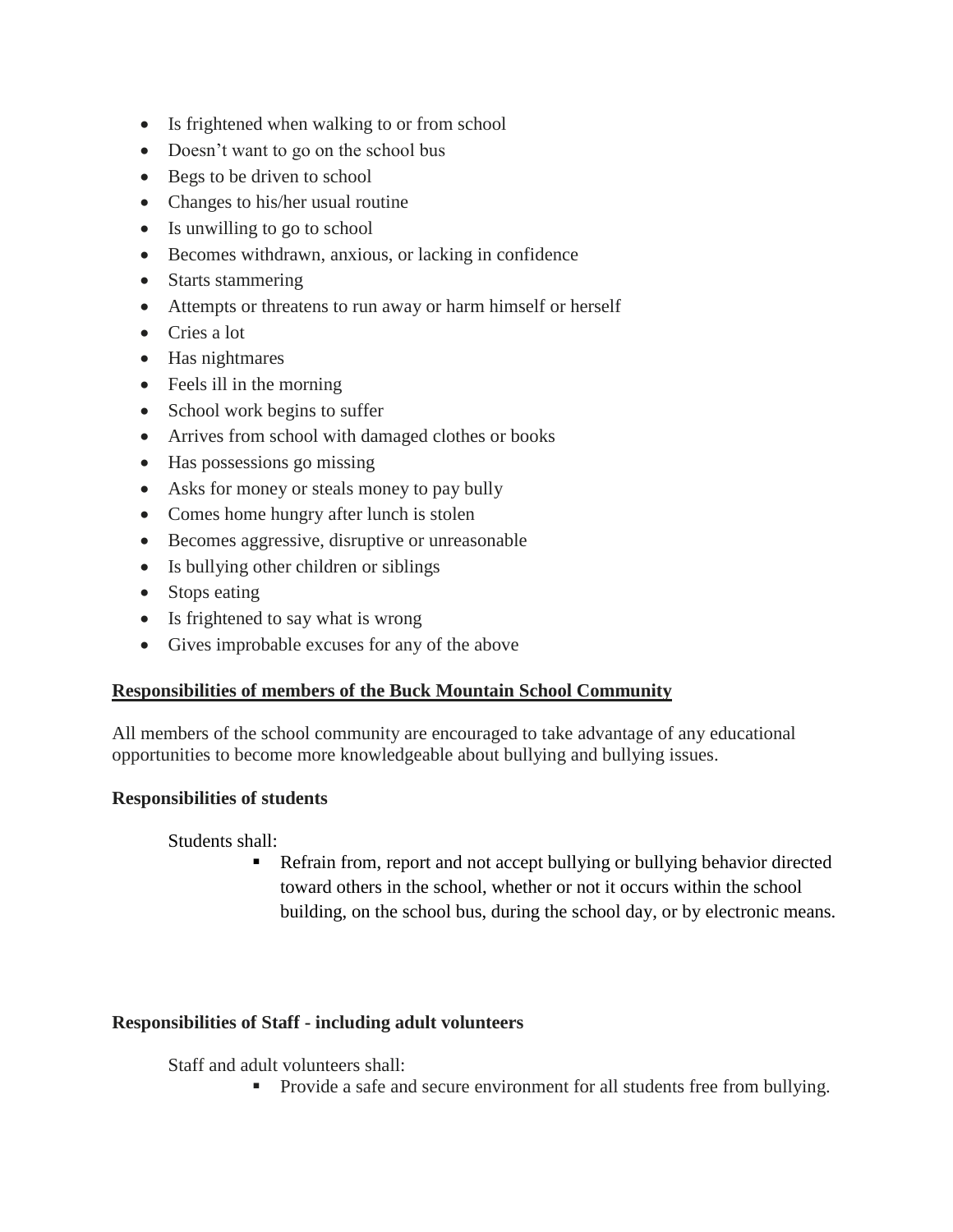■ Act upon, respond, attend to and follow up on any incidents of bullying that are reported to them or come to their attention through other indirect means.

#### **Responsibilities of parents and guardians**

Parents and guardians shall:

- Report any incidents of bullying as soon as reasonably possible.
- **Provide positive support to students and the school involved in incidents** of bullying.

#### **Responsibilities of By Standers**

Do the right thing:

- Don't be a silent witness. You would want someone to have your back if you were the one getting bullied.
- Don't watch and laugh. That's even worse than doing nothing.
- If it's too hard to speak out, send an anonymous note to school staff
- Be assertive, not aggressive. Fighting doesn't help anyone.
- Invite the person being targeted to leave the situation with you
- **Encourage the target to get help from someone, like a counselor, teacher, or other adult** who can help.

#### **Reporting**

Whether you are the bullied or the bystander you must notify an adult of bullying situations as soon as possible. If you are unsure of who to talk to, contact one of the adults on the list below. You are encouraged to talk to the primary contact person first as they are closest to the situation and can have the most immediate effect. If the primary contact person is not available, contact one of the people in the secondary contact list.

| <b>LOCATION</b> | PRIMARY CONTACT    | <b>SECONDARY CONTACTS</b> |  |
|-----------------|--------------------|---------------------------|--|
| On the bus      | Bus driver         | Parents                   |  |
| In the hallway  | Hallway supervisor | Guardians                 |  |